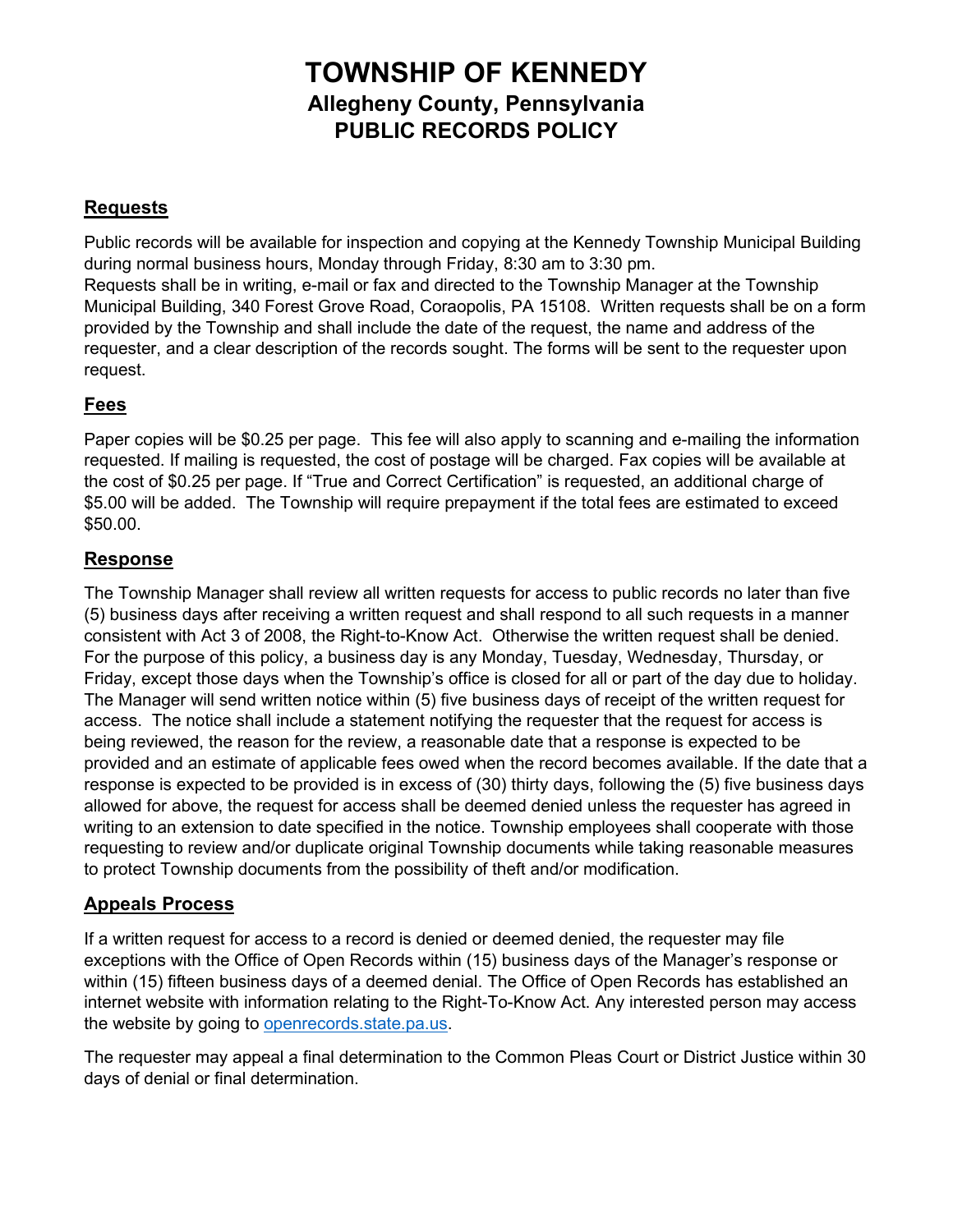# **TOWNSHIP OF KENNEDY** Allegheny County, Pennsylvania<br>PUBLIC RECORDS FORM

| DESCRIPTION OF RECORDS (For more space, continue on back)            |
|----------------------------------------------------------------------|
|                                                                      |
|                                                                      |
|                                                                      |
|                                                                      |
|                                                                      |
|                                                                      |
| For Office Use Only:<br>$C$ opies<br>Postage <b>L</b><br>Disk<br>Fax |
| TOTAL COST ________                                                  |
| DATE REQUEST FULFILLED _________<br>INITIALS OF STAFF MEMBER         |
| DATE INFORMATION: Picked up<br><b>Mailed</b><br>Faxed                |